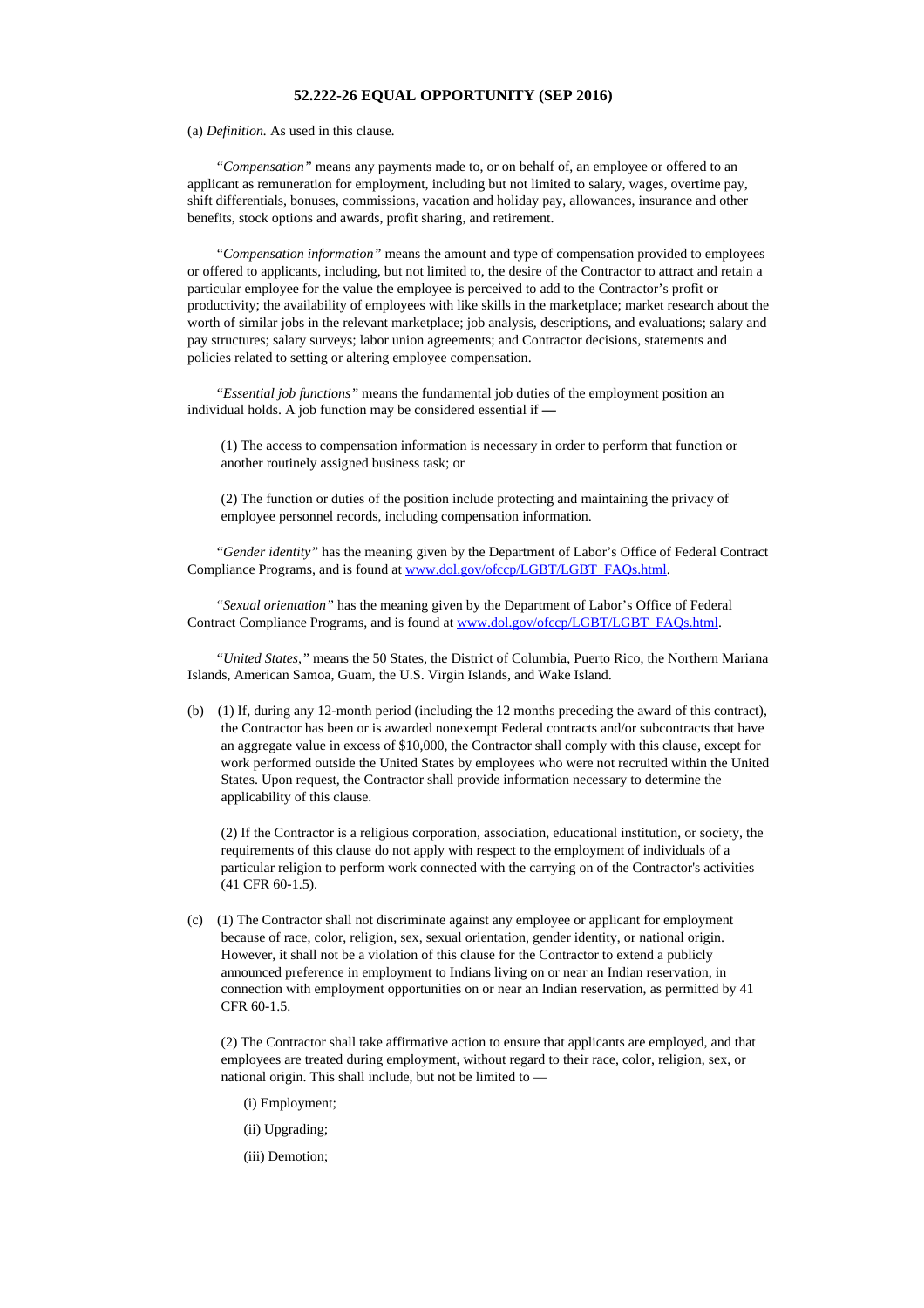(iv) Transfer;

(v) Recruitment or recruitment advertising;

(vi) Layoff or termination;

(vii) Rates of pay or other forms of compensation; and

(viii) Selection for training, including apprenticeship.

(3) The Contractor shall post in conspicuous places available to employees and applicants for employment the notices to be provided by the Contracting Officer that explain this clause.

(4) The Contractor shall, in all solicitations or advertisements for employees placed by or on behalf of the Contractor, state that all qualified applicants will receive consideration for employment without regard to race, color, religion, sex, or national origin.

(5) (i) The Contractor shall not discharge or in any other manner discriminate against any employee or applicant for employment because such employee or applicant has inquired about, discussed, or disclosed the compensation of the employee or applicant or another employee or applicant. This prohibition against discrimination does not apply to instances in which an employee who has access to the compensation information of other employees or applicants as a part of such employee's essential job functions discloses the compensation of such other employees or applicants to individuals who do not otherwise have access to such information, unless such disclosure is in response to a formal complaint or charge, in furtherance of an investigation, proceeding, hearing, or action, including an investigation conducted by the employer, or is consistent with the Contractor's legal duty to furnish information.

(ii) The Contractor shall disseminate the prohibition on discrimination in paragraph (c)(5)(i) of this clause, using language prescribed by the Director of the Office of Federal Contract Compliance Programs (OFCCP), to employees and applicants by —

(A) Incorporation into existing employee manuals or handbooks; and

(B) Electronic posting or by posting a copy of the provision in conspicuous places available to employees and applicants for employment.

(6) The Contractor shall send, to each labor union or representative of workers with which it has a collective bar-gaining agreement or other contract or understanding, the notice to be provided by the Contracting Officer advising the labor union or workers' representative of the Contractor's commitments under this clause, and post copies of the notice in conspicuous places available to employees and applicants for employment.

(7) The Contractor shall comply with Executive Order 11246, as amended, and the rules, regulations, and orders of the Secretary of Labor.

(8) The Contractor shall furnish to the contracting agency all information required by Executive Order 11246, as amended, and by the rules, regulations, and orders of the Secretary of Labor. The Contractor shall also file Standard Form 100 (EEO-1), or any successor form, as prescribed in 41 CFR Part 60-1. Unless the Contractor has filed within the 12 months preceding the date of contract award, the Contractor shall, within 30 days after contract award, apply to either the regional Office of Federal Contract Compliance Programs (OFCCP) or the local office of the Equal Employment Opportunity Commission for the necessary forms.

(9) The Contractor shall permit access to its premises, during normal business hours, by the contracting agency or the OFCCP for the purpose of conducting on-site compliance evaluations and complaint investigations. The Contractor shall permit the Government to inspect and copy any books, accounts, records (including computerized records), and other material that may be relevant to the matter under investigation and pertinent to compliance with Executive Order 11246, as amended, and rules and regulations that implement the Executive Order.

(10) If the OFCCP determines that the Contractor is not in compliance with this clause or any rule, regulation, or order of the Secretary of Labor, this contract may be canceled, terminated, or